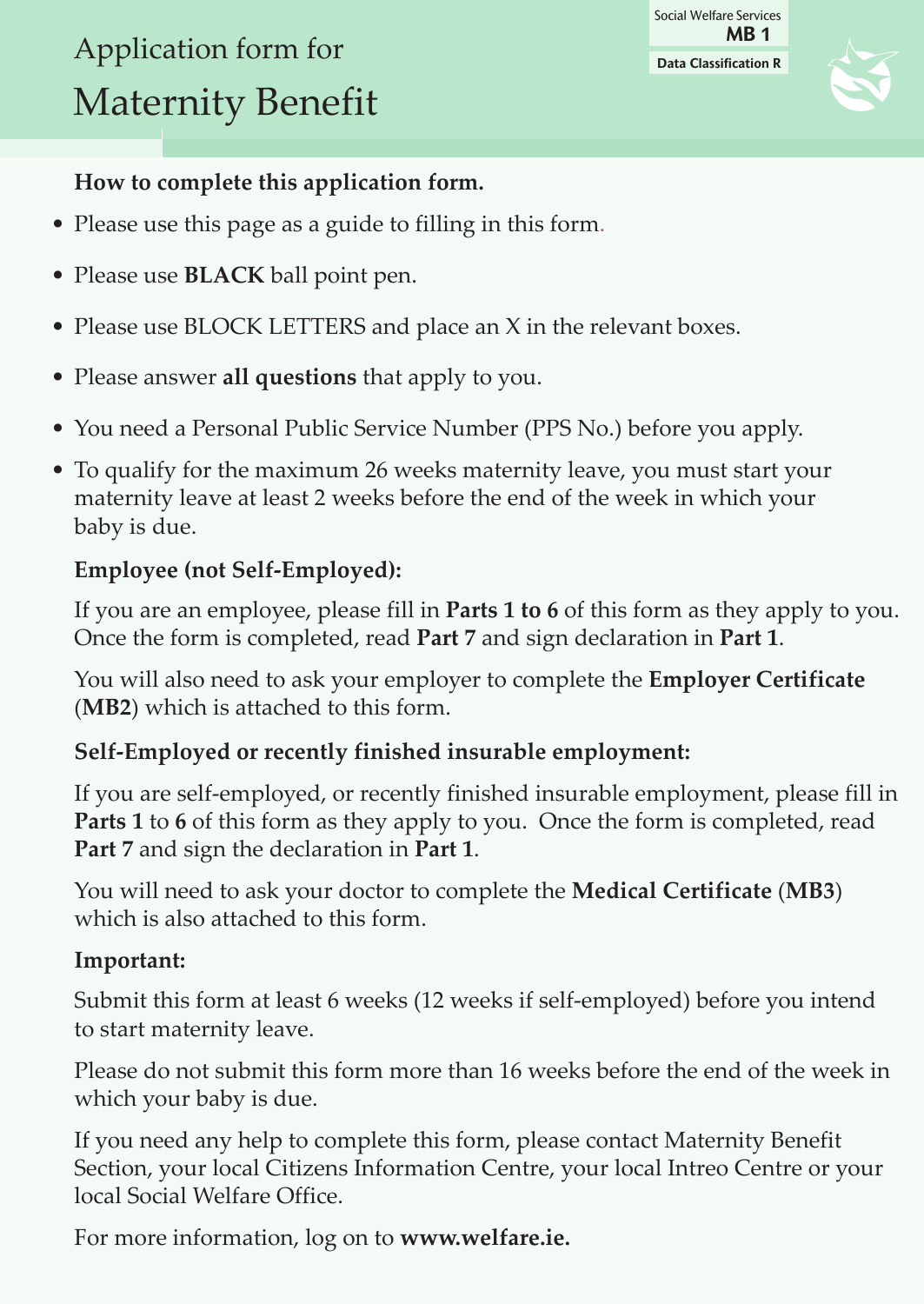# How to fill in first page of this form

To help us in processing your application:

- Print letters and numbers clearly.
- Use one box for each character (letter or number).

Please see example below.

| 1. Your PPS No.:                                                  | 1              | $\overline{2}$ | $\overline{\mathbf{3}}$ | $\overline{\mathbf{4}}$ | 5                      | 6            | $\overline{7}$ | T |                |                  |                 |       |   |              |   |   |             |              |  |
|-------------------------------------------------------------------|----------------|----------------|-------------------------|-------------------------|------------------------|--------------|----------------|---|----------------|------------------|-----------------|-------|---|--------------|---|---|-------------|--------------|--|
| 2. Title: (insert an 'X' or<br>specify)                           | Mr.            |                |                         |                         | Mrs. $ X $             |              | Ms.            |   |                |                  |                 | Other |   |              |   |   |             |              |  |
| 3. Surname:                                                       | M              | U              | R                       | P                       | н                      | Y            |                |   |                |                  |                 |       |   |              |   |   |             |              |  |
| 4. First name(s):                                                 | M              | $\mathsf{A}$   | U                       | $\mathsf{R}$            | E                      | E            | N              |   |                |                  |                 |       |   |              |   |   |             |              |  |
| 5. Your first name as it<br>appears on your birth<br>certificate: | M              | $\mathsf{A}$   | $\mathbf R$             | Y                       |                        |              |                |   |                |                  |                 |       |   |              |   |   |             |              |  |
| 6. Birth surname:                                                 | M              | $\mathsf{C}$   | D                       | Е                       | R                      | M            | $\mathbf 0$    | T | T              |                  |                 |       |   |              |   |   |             |              |  |
| 7. Your date of birth:                                            | $\overline{2}$ | 8              |                         | $\bf{0}$                | $\overline{2}$         |              | 1              | 9 | $\overline{7}$ | $\boldsymbol{0}$ |                 |       |   |              |   |   |             |              |  |
|                                                                   | D              | D              |                         | M                       | M                      |              | Y              | Υ | Y              | Y                |                 |       |   |              |   |   |             |              |  |
| 8. Your mother's birth<br>surname:                                | K              | E              | L                       | L                       | Y                      |              |                |   |                |                  |                 |       |   |              |   |   |             |              |  |
|                                                                   |                |                |                         |                         | <b>Contact Details</b> |              |                |   |                |                  |                 |       |   |              |   |   |             |              |  |
|                                                                   |                |                |                         |                         |                        |              |                |   |                |                  |                 |       |   |              |   |   |             |              |  |
| 9. Your address:                                                  | 1              |                | N                       | E.                      | W                      |              | S              | T | R              | E                | E.              | T     |   |              |   |   |             |              |  |
|                                                                   | $\mathbf 0$    | L              | D                       |                         | Т                      | $\mathbf 0$  | W              | N |                |                  |                 |       |   |              |   |   |             |              |  |
|                                                                   | D              | $\mathbf 0$    | N                       | Е                       | G                      | A            | L              |   | T              | $\mathbf 0$      | W               | N     |   |              |   |   |             |              |  |
| <b>County</b>                                                     | D              | $\mathbf 0$    | $\mathsf{N}$            | Е                       | G                      | $\mathsf{A}$ | L              |   |                |                  | <b>Postcode</b> |       |   |              |   |   |             |              |  |
| 10.Your telephone number:                                         | $\mathbf 0$    | N              | E                       |                         | N                      | U            | M              | B | Е              | $\mathsf{R}$     |                 | P     | Е | $\mathsf{R}$ |   | Β | $\mathbf 0$ | $\mathbf{X}$ |  |
|                                                                   | M              | OBILE          |                         |                         |                        |              |                |   |                |                  |                 |       |   |              |   |   |             |              |  |
|                                                                   | O              | N              | E                       |                         | N                      | $\mathsf{U}$ | M              | B | Е              | R                |                 | P     | E | R            |   | Β | $\mathbf 0$ | $\mathbf{X}$ |  |
|                                                                   |                | LANDLINE       |                         |                         |                        |              |                |   |                |                  |                 |       |   |              |   |   |             |              |  |
| 11.Your email address:                                            | $\mathbf 0$    | N              | E                       |                         | $\mathsf{C}$           | н            | $\mathsf{A}$   | R | $\mathsf{A}$   | $\mathsf{C}$     | Τ               | E     | R |              | P | E | R           |              |  |
|                                                                   | Β              | $\mathbf 0$    | X                       |                         |                        |              |                |   |                |                  |                 |       |   |              |   |   |             |              |  |
| SAMPLE                                                            |                |                |                         |                         |                        |              |                |   |                |                  |                 |       |   |              |   |   |             |              |  |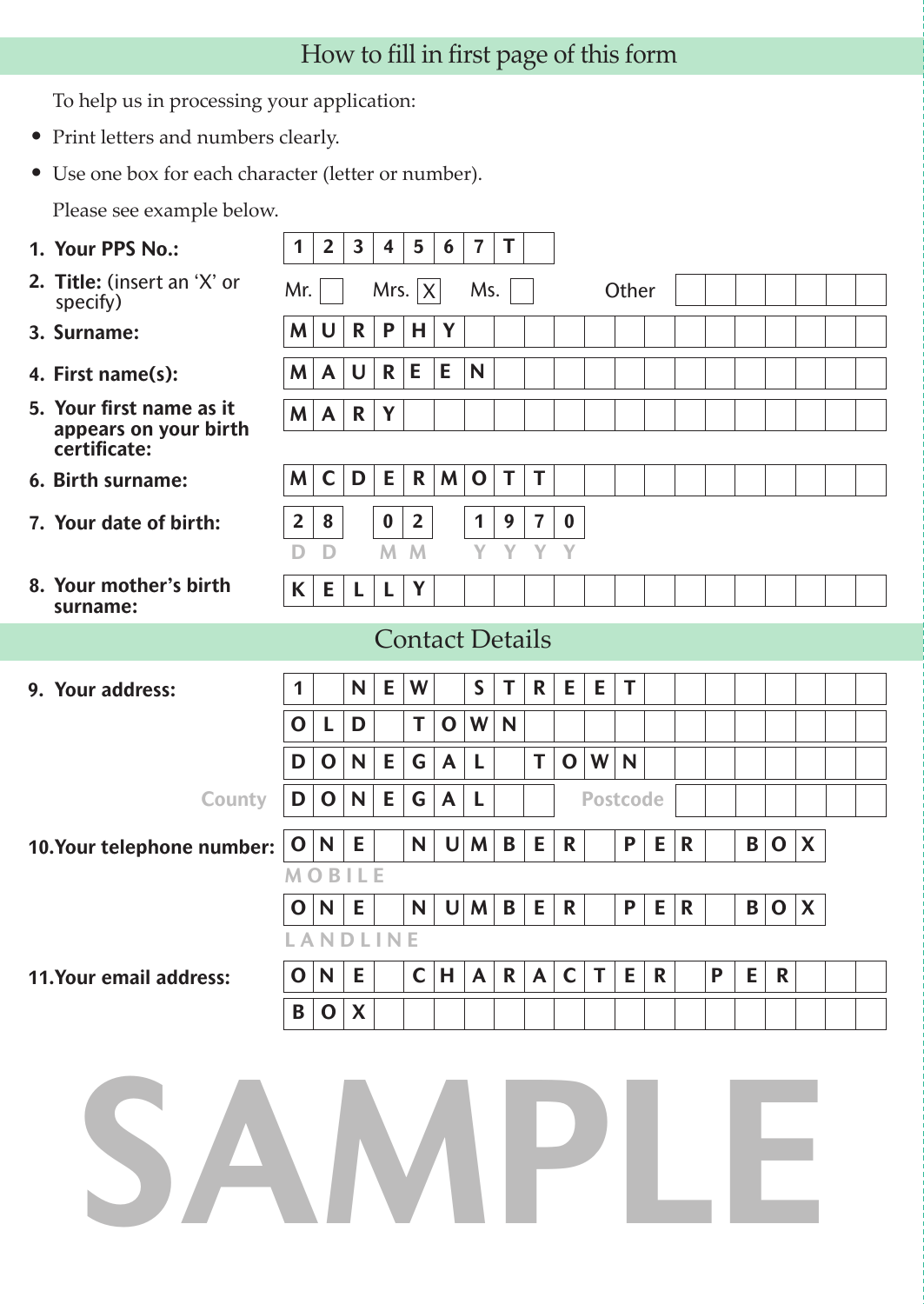# Application form for Maternity Benefit

79082A8E

Social Welfare Services **MB 1**

**Data Classification R**

| Part 1                                                            |     |   | Your own details       |  |             |         |                 |       |  |               |          |  |
|-------------------------------------------------------------------|-----|---|------------------------|--|-------------|---------|-----------------|-------|--|---------------|----------|--|
| 1. Your PPS No.:                                                  |     |   |                        |  |             |         |                 |       |  |               |          |  |
| 2. Title: (insert an 'X' or<br>specify)                           | Mr. |   | Mrs.                   |  | Ms.         |         |                 | Other |  |               |          |  |
| 3. Surname:                                                       |     |   |                        |  |             |         |                 |       |  |               |          |  |
| 4. First name(s):                                                 |     |   |                        |  |             |         |                 |       |  |               |          |  |
| 5. Your first name as it<br>appears on your birth<br>certificate: |     |   |                        |  |             |         |                 |       |  |               |          |  |
| 6. Birth surname:                                                 |     |   |                        |  |             |         |                 |       |  |               |          |  |
| 7. Your date of birth:                                            | D   | D | M M                    |  |             | Y Y Y Y |                 |       |  |               |          |  |
| 8. Your mother's birth<br>surname:                                |     |   |                        |  |             |         |                 |       |  |               |          |  |
|                                                                   |     |   | <b>Contact Details</b> |  |             |         |                 |       |  |               |          |  |
| 9. Your address:                                                  |     |   |                        |  |             |         |                 |       |  |               |          |  |
|                                                                   |     |   |                        |  |             |         |                 |       |  |               |          |  |
|                                                                   |     |   |                        |  |             |         |                 |       |  |               |          |  |
|                                                                   |     |   |                        |  |             |         |                 |       |  |               |          |  |
| <b>County</b>                                                     |     |   |                        |  |             |         | <b>Postcode</b> |       |  |               |          |  |
| 10.Your telephone number:                                         |     |   |                        |  |             |         |                 |       |  | <b>MOBILE</b> |          |  |
|                                                                   |     |   |                        |  |             |         |                 |       |  |               | LANDLINE |  |
| 11.Your email address:                                            |     |   |                        |  |             |         |                 |       |  |               |          |  |
|                                                                   |     |   |                        |  |             |         |                 |       |  |               |          |  |
|                                                                   |     |   |                        |  | Declaration |         |                 |       |  |               |          |  |

that I will be required to repay any payment I receive from the Department and that I may be prosecuted. I undertake to immediately advise the Department of any change in my circumstances which may affect my continued entitlement.

I authorise the Department to disclose details of my Maternity Benefit claim to my employer.

**Original signature only** (**not** block letters and **no** photocopies)

**The Department is required, by legislation, to share information with the Office of the Revenue Commissioners. Warning: If you make a false statement or withhold information, you may be prosecuted leading to a fine, a prison term or both.**

Date:

**D D M M Y Y Y Y**



**2 0**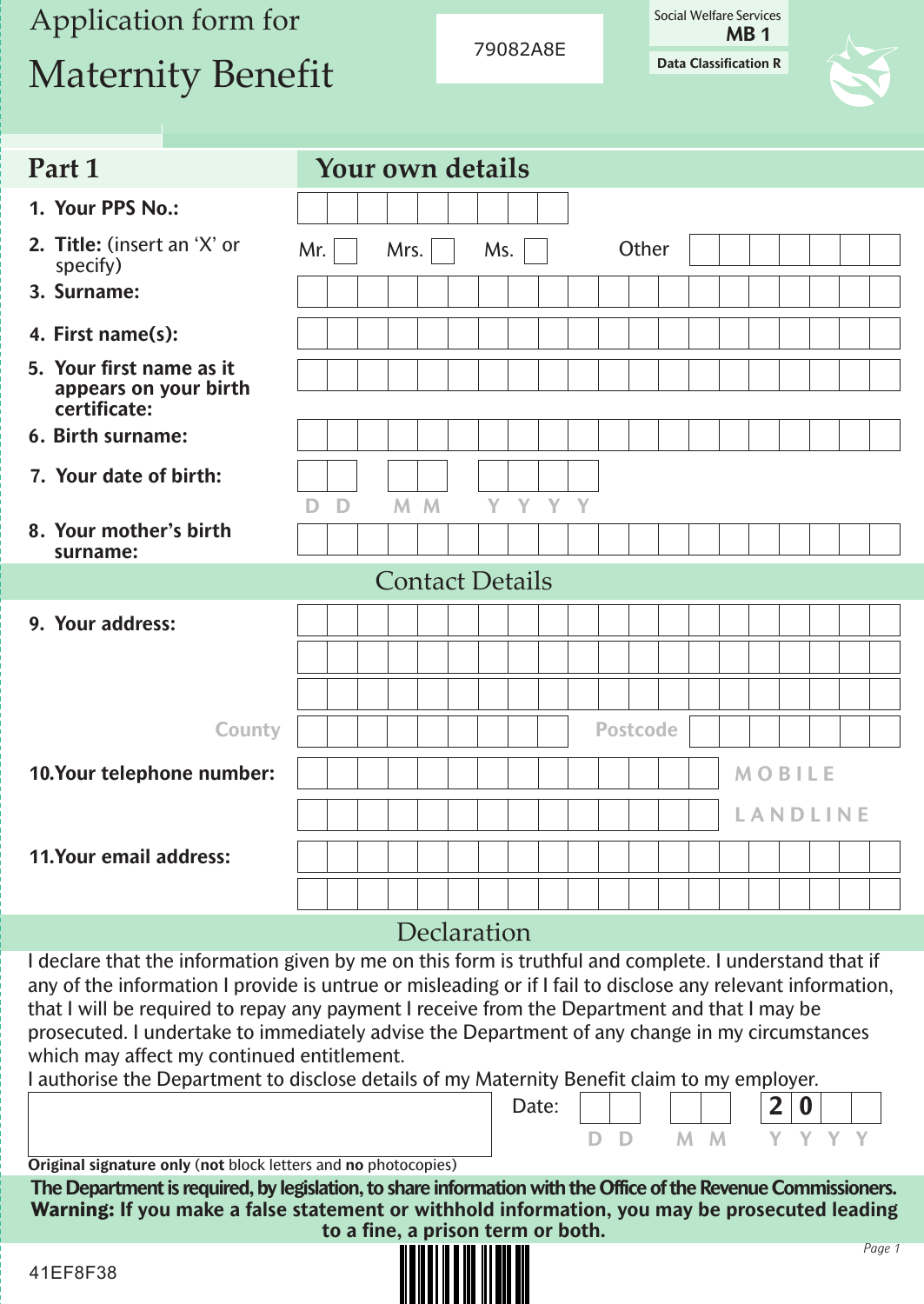| A3F7203F                                                                                                              |               |   |                                                              |          |                |           |              |    |                             |                 |  |            |                                                                                                                 |  |                                  |  |
|-----------------------------------------------------------------------------------------------------------------------|---------------|---|--------------------------------------------------------------|----------|----------------|-----------|--------------|----|-----------------------------|-----------------|--|------------|-----------------------------------------------------------------------------------------------------------------|--|----------------------------------|--|
| Part 1 continued                                                                                                      |               |   | Your own details                                             |          |                |           |              |    |                             |                 |  |            |                                                                                                                 |  |                                  |  |
| 12. Are you?                                                                                                          |               |   | Single<br>Married<br>Separated<br><b>Divorced</b><br>Widowed |          |                |           |              |    |                             |                 |  | Cohabiting | In a Civil Partnership<br>A surviving Civil Partner<br>A former Civil Partner<br>that has since been dissolved) |  | (you were in a Civil Partnership |  |
| 13. From what date are you married, in a civil partnership or cohabiting?                                             |               |   |                                                              |          |                |           |              |    |                             |                 |  |            |                                                                                                                 |  |                                  |  |
|                                                                                                                       |               |   |                                                              |          | $M$ $M$        | Y         | $\mathbf{V}$ |    |                             |                 |  |            |                                                                                                                 |  |                                  |  |
| 14. Were you married in the Republic of Ireland?                                                                      |               |   |                                                              |          |                |           |              |    |                             |                 |  |            |                                                                                                                 |  |                                  |  |
| If 'No', please submit a verified copy of your marriage certificate (See Part 7 Checklist for<br>details).            |               |   | Yes                                                          |          |                | <b>No</b> |              |    |                             |                 |  |            |                                                                                                                 |  |                                  |  |
| Part 2                                                                                                                |               |   | Your work and claim details                                  |          |                |           |              |    |                             |                 |  |            |                                                                                                                 |  |                                  |  |
| 15. Have you lived, been employed, or received a social welfare payment in another EU country<br>in the last 4 years? |               |   | Yes                                                          |          |                | <b>No</b> |              |    |                             |                 |  |            |                                                                                                                 |  |                                  |  |
| If 'Yes', please state:                                                                                               |               |   |                                                              |          |                |           |              |    |                             |                 |  |            |                                                                                                                 |  |                                  |  |
| Country:                                                                                                              |               |   |                                                              |          |                |           |              |    |                             |                 |  |            |                                                                                                                 |  |                                  |  |
| Employer's name:                                                                                                      |               |   |                                                              |          |                |           |              |    |                             |                 |  |            |                                                                                                                 |  |                                  |  |
| Employer's address:                                                                                                   |               |   |                                                              |          |                |           |              |    |                             |                 |  |            |                                                                                                                 |  |                                  |  |
|                                                                                                                       |               |   |                                                              |          |                |           |              |    |                             |                 |  |            |                                                                                                                 |  |                                  |  |
|                                                                                                                       |               |   |                                                              |          |                |           |              |    |                             |                 |  |            |                                                                                                                 |  |                                  |  |
|                                                                                                                       | <b>County</b> |   |                                                              |          |                |           |              |    |                             | <b>Postcode</b> |  |            |                                                                                                                 |  |                                  |  |
| Your social insurance<br>number while there:                                                                          |               |   |                                                              |          |                |           |              |    |                             |                 |  |            |                                                                                                                 |  |                                  |  |
| Dates you worked<br>there:                                                                                            | From:         |   |                                                              |          |                |           |              |    |                             |                 |  |            |                                                                                                                 |  |                                  |  |
|                                                                                                                       | To:           |   |                                                              |          |                |           |              |    |                             |                 |  |            |                                                                                                                 |  |                                  |  |
|                                                                                                                       |               | D | D                                                            |          | M <sub>M</sub> | Y         | Y.           | Y. |                             |                 |  |            |                                                                                                                 |  |                                  |  |
| Type of work:                                                                                                         |               |   |                                                              |          |                |           |              |    |                             |                 |  |            |                                                                                                                 |  |                                  |  |
| Note: A separate sheet of paper can be used for more details if needed.                                               |               |   |                                                              |          |                |           |              |    |                             |                 |  |            |                                                                                                                 |  |                                  |  |
| 16.Are you?                                                                                                           |               |   |                                                              | Employed |                |           |              |    |                             |                 |  |            | <b>Both Employed and Self-Employed</b>                                                                          |  |                                  |  |
|                                                                                                                       |               |   | Self-Employed                                                |          |                |           |              |    | Not currently in Employment |                 |  |            |                                                                                                                 |  |                                  |  |

You are '**employed**' when you work for another person or company and you get paid for this work.

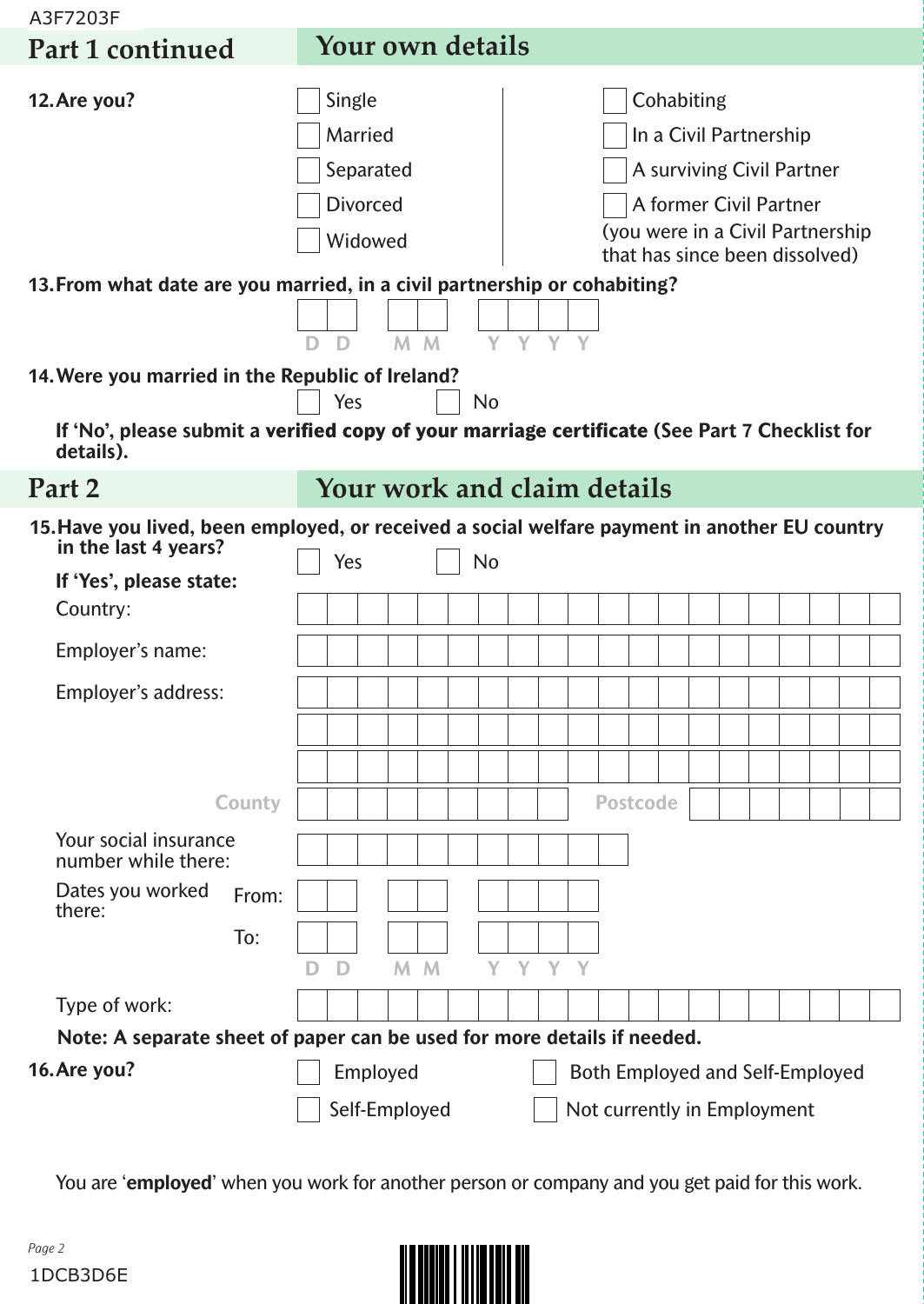4D431374

**Part 2 continued Your work and claim details** 

| 17. If you are currently employed, please state:                                                                                                                                                                     |     |  |                |           |  |  |                        |  |  |               |                 |                                                                           |
|----------------------------------------------------------------------------------------------------------------------------------------------------------------------------------------------------------------------|-----|--|----------------|-----------|--|--|------------------------|--|--|---------------|-----------------|---------------------------------------------------------------------------|
| Employer's name:                                                                                                                                                                                                     |     |  |                |           |  |  |                        |  |  |               |                 |                                                                           |
|                                                                                                                                                                                                                      |     |  |                |           |  |  |                        |  |  |               |                 |                                                                           |
| Employer's address:                                                                                                                                                                                                  |     |  |                |           |  |  |                        |  |  |               |                 |                                                                           |
|                                                                                                                                                                                                                      |     |  |                |           |  |  |                        |  |  |               |                 |                                                                           |
|                                                                                                                                                                                                                      |     |  |                |           |  |  |                        |  |  |               |                 |                                                                           |
|                                                                                                                                                                                                                      |     |  |                |           |  |  |                        |  |  |               |                 |                                                                           |
| <b>County</b>                                                                                                                                                                                                        |     |  |                |           |  |  | <b>Postcode</b>        |  |  |               |                 |                                                                           |
| Employer's telephone                                                                                                                                                                                                 |     |  |                |           |  |  |                        |  |  | <b>MOBILE</b> |                 |                                                                           |
| number:                                                                                                                                                                                                              |     |  |                |           |  |  |                        |  |  |               | <b>LANDLINE</b> |                                                                           |
|                                                                                                                                                                                                                      |     |  |                |           |  |  |                        |  |  |               |                 |                                                                           |
| Gross weekly earnings: $\epsilon$                                                                                                                                                                                    |     |  |                |           |  |  | a week (approximately) |  |  |               |                 | 'Gross pay' is your pay before tax, PRSI, union dues or other deductions. |
| 18. Do you currently have more than one employment?                                                                                                                                                                  |     |  |                |           |  |  |                        |  |  |               |                 |                                                                           |
|                                                                                                                                                                                                                      | Yes |  |                | <b>No</b> |  |  |                        |  |  |               |                 |                                                                           |
| Please note that if you have more than one employer, each employer must complete an <b>Employer</b><br><b>Certificate (MB 2)</b> (a photocopy of <b>MB 2</b> or a letter signed by your employer containing the same |     |  |                |           |  |  |                        |  |  |               |                 |                                                                           |
| information will do).                                                                                                                                                                                                |     |  |                |           |  |  |                        |  |  |               |                 |                                                                           |
| 19. If you started work for the first time within the last 3 years, when did you start?                                                                                                                              |     |  |                |           |  |  |                        |  |  |               |                 |                                                                           |
|                                                                                                                                                                                                                      |     |  |                |           |  |  |                        |  |  |               |                 |                                                                           |
| 20. Are you related to your                                                                                                                                                                                          | D   |  | M <sub>M</sub> | Y Y Y Y   |  |  |                        |  |  |               |                 |                                                                           |
| employer?                                                                                                                                                                                                            | Yes |  |                | <b>No</b> |  |  |                        |  |  |               |                 |                                                                           |
| If 'Yes', please state:<br>How are you related to                                                                                                                                                                    |     |  |                |           |  |  |                        |  |  |               |                 |                                                                           |
| them?                                                                                                                                                                                                                |     |  |                |           |  |  |                        |  |  |               |                 |                                                                           |
| 21. If you are no longer in<br>employment, please state                                                                                                                                                              |     |  |                |           |  |  |                        |  |  |               |                 |                                                                           |
| the date you last worked:                                                                                                                                                                                            | D   |  | M M            | YYYY      |  |  |                        |  |  |               |                 |                                                                           |
|                                                                                                                                                                                                                      |     |  |                |           |  |  |                        |  |  |               |                 | Please enclose a copy of your P45 showing the date you last worked.       |
| Your last employer's name:                                                                                                                                                                                           |     |  |                |           |  |  |                        |  |  |               |                 |                                                                           |
|                                                                                                                                                                                                                      |     |  |                |           |  |  |                        |  |  |               |                 |                                                                           |
| Their address:                                                                                                                                                                                                       |     |  |                |           |  |  |                        |  |  |               |                 |                                                                           |
|                                                                                                                                                                                                                      |     |  |                |           |  |  |                        |  |  |               |                 |                                                                           |
|                                                                                                                                                                                                                      |     |  |                |           |  |  |                        |  |  |               |                 |                                                                           |
| <b>County</b>                                                                                                                                                                                                        |     |  |                |           |  |  | <b>Postcode</b>        |  |  |               |                 |                                                                           |
| Your last employer's<br>telephone number:                                                                                                                                                                            |     |  |                |           |  |  |                        |  |  |               |                 |                                                                           |
| Were you related to this<br>employer?                                                                                                                                                                                | Yes |  |                | No        |  |  |                        |  |  |               |                 |                                                                           |
| If 'Yes', how were you<br>related to them?                                                                                                                                                                           |     |  |                |           |  |  |                        |  |  |               |                 | Page 3                                                                    |
| A92696D7                                                                                                                                                                                                             |     |  |                |           |  |  |                        |  |  |               |                 |                                                                           |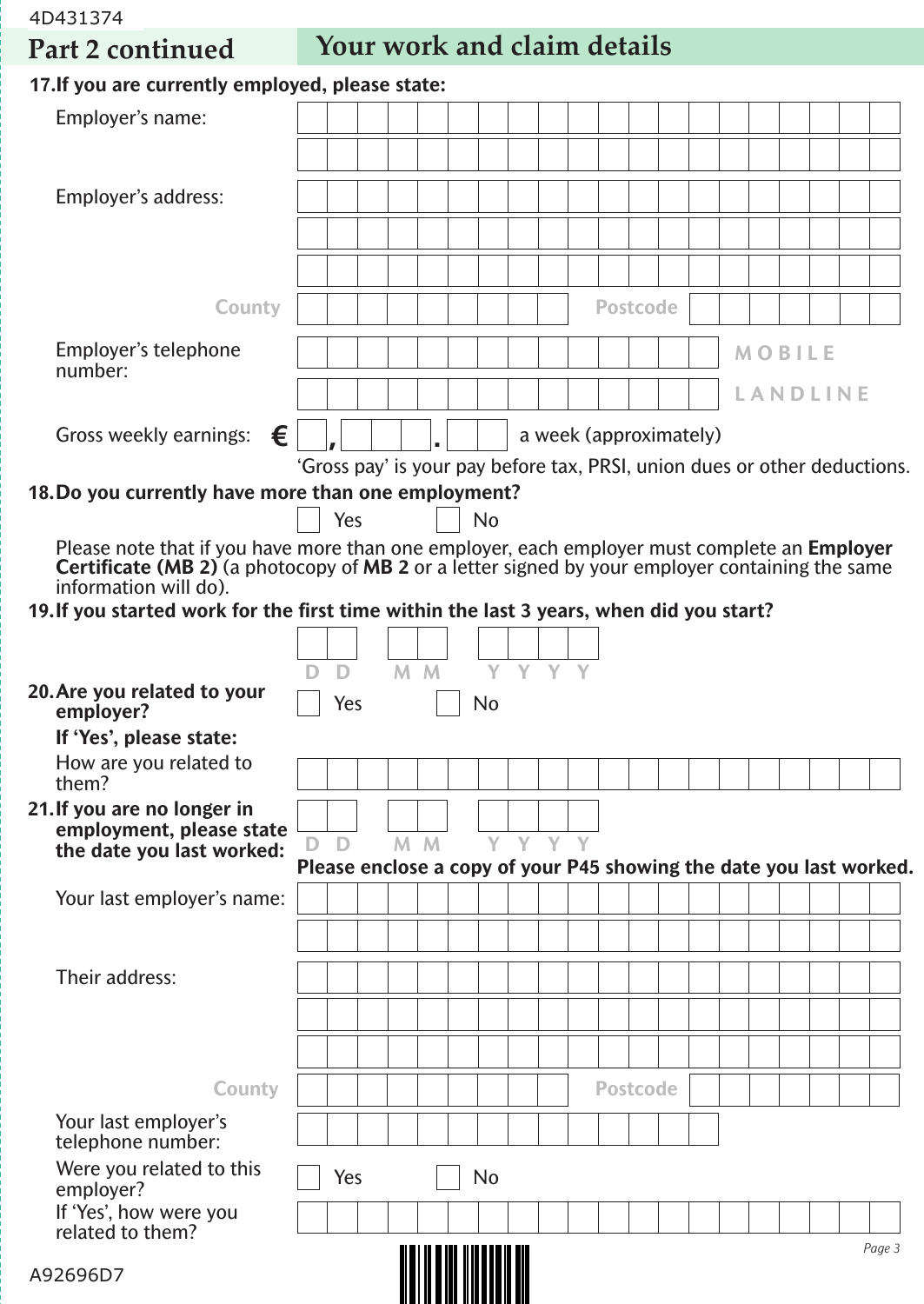6B377220

# **Part 2 continued Your work and claim details**

| 22. Are you or have you been self-employed in the last 5 years?                                                                                                                                                                                               |   |     |    |                |           |              |    |                 |  |  |  |  |  |
|---------------------------------------------------------------------------------------------------------------------------------------------------------------------------------------------------------------------------------------------------------------|---|-----|----|----------------|-----------|--------------|----|-----------------|--|--|--|--|--|
|                                                                                                                                                                                                                                                               |   | Yes |    |                | <b>No</b> |              |    |                 |  |  |  |  |  |
| If 'No', please go to Part 3.<br>If 'Yes', please complete fully the remainder of this section.                                                                                                                                                               |   |     |    |                |           |              |    |                 |  |  |  |  |  |
| Your occupation:                                                                                                                                                                                                                                              |   |     |    |                |           |              |    |                 |  |  |  |  |  |
| Date you started self-<br>employment:                                                                                                                                                                                                                         | D | D   | M. | $\mathsf{M}$   |           | Y            |    |                 |  |  |  |  |  |
| If you are no longer self-<br>employed, when were you<br>last self-employed?                                                                                                                                                                                  | D | D   |    | $M$ $M$        | Y         | Y Y          |    |                 |  |  |  |  |  |
| 23. Please state your:                                                                                                                                                                                                                                        |   |     |    |                |           |              |    |                 |  |  |  |  |  |
| <b>Business name:</b>                                                                                                                                                                                                                                         |   |     |    |                |           |              |    |                 |  |  |  |  |  |
| <b>Business address:</b>                                                                                                                                                                                                                                      |   |     |    |                |           |              |    |                 |  |  |  |  |  |
|                                                                                                                                                                                                                                                               |   |     |    |                |           |              |    |                 |  |  |  |  |  |
|                                                                                                                                                                                                                                                               |   |     |    |                |           |              |    |                 |  |  |  |  |  |
| <b>County</b>                                                                                                                                                                                                                                                 |   |     |    |                |           |              |    | <b>Postcode</b> |  |  |  |  |  |
| Your business<br>telephone number:                                                                                                                                                                                                                            |   |     |    |                |           |              |    |                 |  |  |  |  |  |
| Your business registration<br>number:                                                                                                                                                                                                                         |   |     |    |                |           |              |    |                 |  |  |  |  |  |
| If you are a sole trader, we accept your PPS number as your business registration number.                                                                                                                                                                     |   |     |    |                |           |              |    |                 |  |  |  |  |  |
| 24. Is your company a limited<br>company?                                                                                                                                                                                                                     |   | Yes |    |                | <b>No</b> |              |    |                 |  |  |  |  |  |
| If 'Yes', please attach a copy of your P35 for the relevant tax year (this is two years' prior to<br>the year in which your maternity leave starts).                                                                                                          |   |     |    |                |           |              |    |                 |  |  |  |  |  |
| 25. Are you a sole trader?                                                                                                                                                                                                                                    |   | Yes |    |                | <b>No</b> |              |    |                 |  |  |  |  |  |
| If 'Yes', please attach your self-assessment acknowledgement form you will have received<br>from the Revenue Commissioners and accompanying Form 11 for the relevant tax year (this<br>is two years' prior to the year in which your maternity leave starts). |   |     |    |                |           |              |    |                 |  |  |  |  |  |
| 26. When do you intend to<br>start maternity leave?                                                                                                                                                                                                           |   | D   |    | M M            | Y         | $\mathbf{V}$ | V. |                 |  |  |  |  |  |
| 27. Date you intend to return<br>to self-employment after<br>your maternity leave?                                                                                                                                                                            | D | D   |    | M <sub>M</sub> |           | Y            | Y. |                 |  |  |  |  |  |
| Remember to send in the relevant certificates and documents with this application.                                                                                                                                                                            |   |     |    |                |           |              |    |                 |  |  |  |  |  |

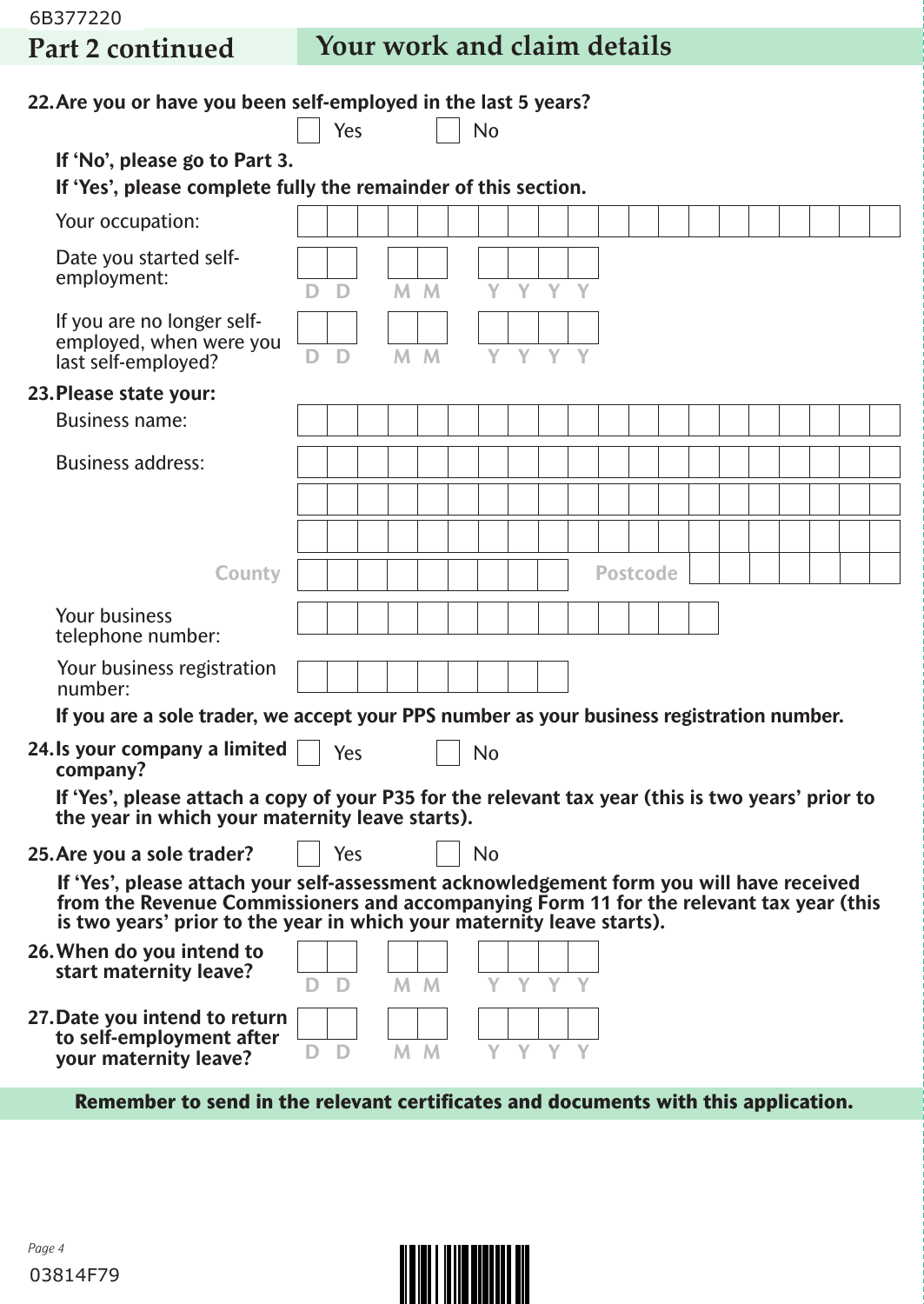| 3C3A0998                                                                                                                                                     |                                                                                                                                                                                                                                                                                                                    |     |  |  |           |  |                      |  |  |  |  |  |  |  |  |
|--------------------------------------------------------------------------------------------------------------------------------------------------------------|--------------------------------------------------------------------------------------------------------------------------------------------------------------------------------------------------------------------------------------------------------------------------------------------------------------------|-----|--|--|-----------|--|----------------------|--|--|--|--|--|--|--|--|
| Part 3                                                                                                                                                       | Your payment details                                                                                                                                                                                                                                                                                               |     |  |  |           |  |                      |  |  |  |  |  |  |  |  |
| Please state clearly who you wish your payment to issue to.                                                                                                  |                                                                                                                                                                                                                                                                                                                    |     |  |  |           |  |                      |  |  |  |  |  |  |  |  |
| This payment should issue to:                                                                                                                                |                                                                                                                                                                                                                                                                                                                    | You |  |  | <b>OR</b> |  | <b>Your employer</b> |  |  |  |  |  |  |  |  |
|                                                                                                                                                              | Payment direct to your employer                                                                                                                                                                                                                                                                                    |     |  |  |           |  |                      |  |  |  |  |  |  |  |  |
|                                                                                                                                                              | If you want us to make your payment to your employer, your employer should<br>complete account details on the Employer Certificate (MB 2). I authorise the<br>Department of Social Protection to pay my Maternity Benefit to my employer's<br>account in a financial institution.<br>Signature (not block letters) |     |  |  |           |  |                      |  |  |  |  |  |  |  |  |
|                                                                                                                                                              |                                                                                                                                                                                                                                                                                                                    |     |  |  |           |  |                      |  |  |  |  |  |  |  |  |
| If payment is to be made to your employer, <b>do not</b> complete the section below.                                                                         |                                                                                                                                                                                                                                                                                                                    |     |  |  |           |  |                      |  |  |  |  |  |  |  |  |
|                                                                                                                                                              |                                                                                                                                                                                                                                                                                                                    |     |  |  |           |  |                      |  |  |  |  |  |  |  |  |
| Your payment details - Financial Institution                                                                                                                 |                                                                                                                                                                                                                                                                                                                    |     |  |  |           |  |                      |  |  |  |  |  |  |  |  |
| If you want to get your payment direct to your current, deposit or savings account in a financial<br>institution, please fill in your account details below. | You will find the following details printed on statements from your<br>financial institution.                                                                                                                                                                                                                      |     |  |  |           |  |                      |  |  |  |  |  |  |  |  |
| Name of financial institution:                                                                                                                               |                                                                                                                                                                                                                                                                                                                    |     |  |  |           |  |                      |  |  |  |  |  |  |  |  |
| <b>Bank Identifier Code (BIC):</b>                                                                                                                           |                                                                                                                                                                                                                                                                                                                    |     |  |  |           |  |                      |  |  |  |  |  |  |  |  |
| <b>International Bank Account</b>                                                                                                                            |                                                                                                                                                                                                                                                                                                                    |     |  |  |           |  |                      |  |  |  |  |  |  |  |  |
| Number (IBAN):                                                                                                                                               |                                                                                                                                                                                                                                                                                                                    |     |  |  |           |  |                      |  |  |  |  |  |  |  |  |
| Account name(s):                                                                                                                                             |                                                                                                                                                                                                                                                                                                                    |     |  |  |           |  |                      |  |  |  |  |  |  |  |  |
|                                                                                                                                                              |                                                                                                                                                                                                                                                                                                                    |     |  |  |           |  |                      |  |  |  |  |  |  |  |  |
|                                                                                                                                                              |                                                                                                                                                                                                                                                                                                                    |     |  |  |           |  |                      |  |  |  |  |  |  |  |  |
|                                                                                                                                                              |                                                                                                                                                                                                                                                                                                                    |     |  |  |           |  |                      |  |  |  |  |  |  |  |  |

l<br>L

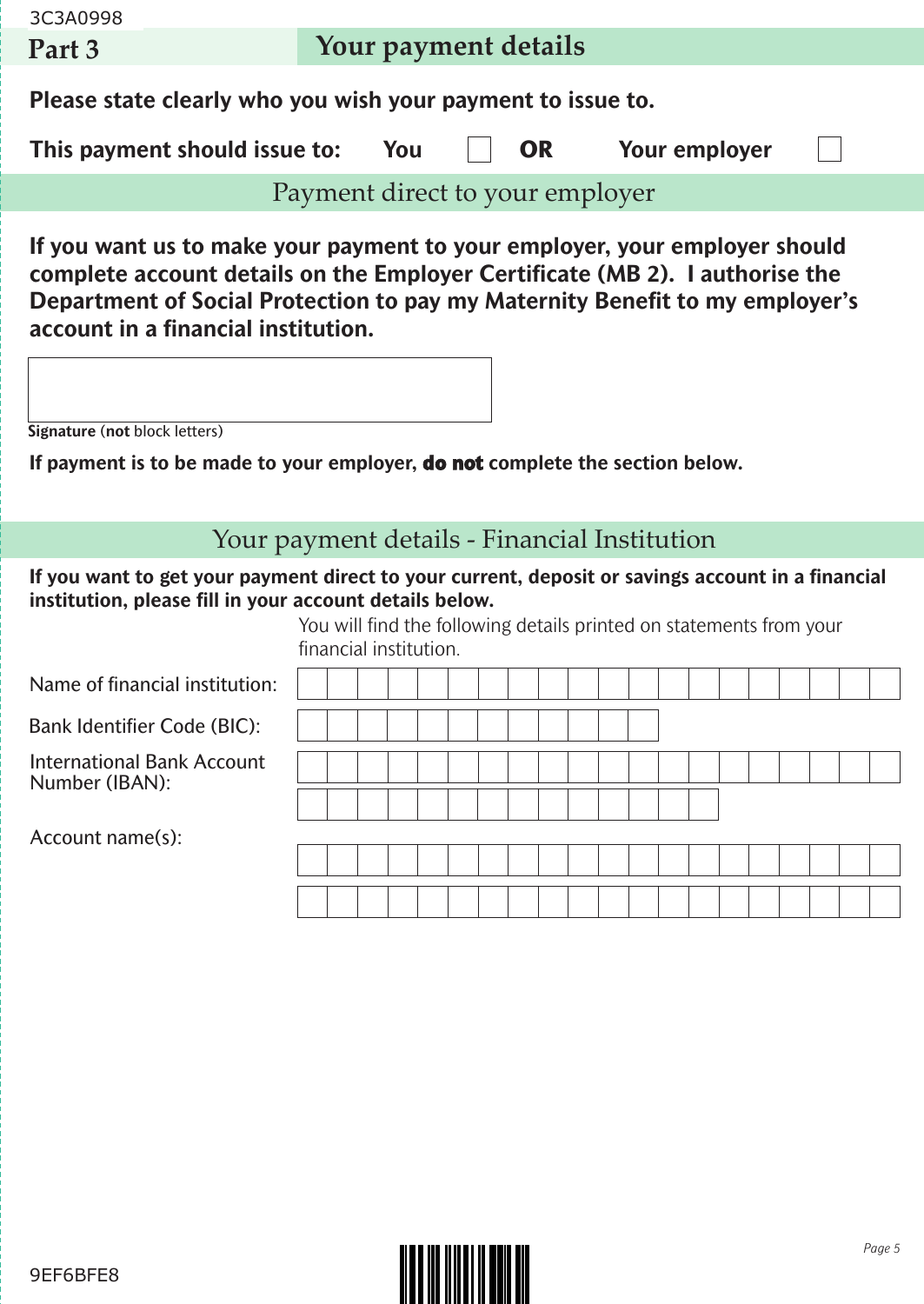#### E20B3BA2

# **Part 4 Your spouse's, civil partner's or cohabitant's details**

| 28. Their PPS No.:                       |     |     |                |                |                |                |                |   |                 |       |  |  |  |  |
|------------------------------------------|-----|-----|----------------|----------------|----------------|----------------|----------------|---|-----------------|-------|--|--|--|--|
| 29. Title: (insert an 'X' or<br>specify) | Mr. |     | Mrs.           |                | Ms.            |                |                |   |                 | Other |  |  |  |  |
| 30. Their surname:                       |     |     |                |                |                |                |                |   |                 |       |  |  |  |  |
| 31. Their first name(s):                 |     |     |                |                |                |                |                |   |                 |       |  |  |  |  |
| 32. Their birth surname:                 |     |     |                |                |                |                |                |   |                 |       |  |  |  |  |
| 33. Their date of birth:                 | D   | D   | $\overline{M}$ | $\overline{M}$ | $\overline{Y}$ | $\overline{Y}$ | $\overline{Y}$ | Ÿ |                 |       |  |  |  |  |
| 34. Their mother's birth<br>surname:     |     |     |                |                |                |                |                |   |                 |       |  |  |  |  |
| 35.Do they currently live with you?      |     |     |                |                |                |                |                |   |                 |       |  |  |  |  |
|                                          |     | Yes |                |                | <b>No</b>      |                |                |   |                 |       |  |  |  |  |
| If 'No', please state:                   |     |     |                |                |                |                |                |   |                 |       |  |  |  |  |
| Their address:                           |     |     |                |                |                |                |                |   |                 |       |  |  |  |  |
|                                          |     |     |                |                |                |                |                |   |                 |       |  |  |  |  |
|                                          |     |     |                |                |                |                |                |   |                 |       |  |  |  |  |
|                                          |     |     |                |                |                |                |                |   |                 |       |  |  |  |  |
| <b>County</b>                            |     |     |                |                |                |                |                |   | <b>Postcode</b> |       |  |  |  |  |

### **Your spouse's, civil partner's or cohabitant's** Part 5<br>*work and claim details*

You may be entitled to an increase for your spouse, civil partner or cohabitant if they have no income or their gross weekly pay is €310 or less a week and they are not getting a payment from this Department in their own right. You must complete this section **in full** in order to determine any increase due. You should have their consent to provide this information.

| 36. Do you wish to claim an increase for them? |             |    |
|------------------------------------------------|-------------|----|
|                                                | $\vert$ Yes | No |

**If 'No', please go straight to Part 6, as there is no need to complete the remainder of this section.**

**If 'Yes', please fully complete the remainder of this section and submit a recent household bill or bank statement showing proof of their address.**



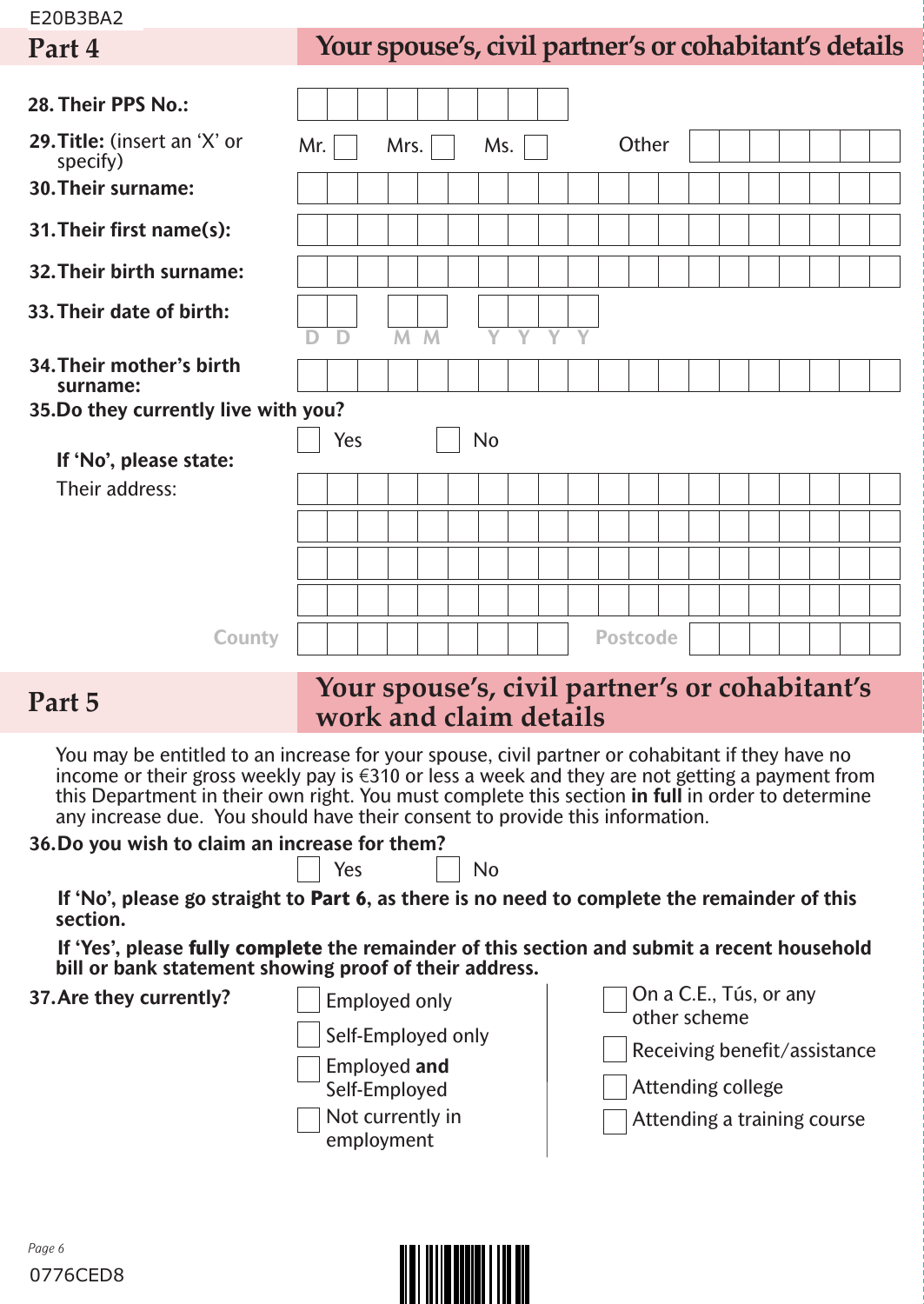| <b>DD4A37C9</b>                           |                                                                                                                                                                                                                                                                                                                                                                                     |
|-------------------------------------------|-------------------------------------------------------------------------------------------------------------------------------------------------------------------------------------------------------------------------------------------------------------------------------------------------------------------------------------------------------------------------------------|
| Part 5 continued                          | Your spouse's, civil partner's or cohabitant's<br>work and claim details                                                                                                                                                                                                                                                                                                            |
|                                           | 38. What are their Gross Weekly Earnings? Gross Weekly Earnings are earnings before tax and PRSI<br>deductions (if employed) or earnings before tax and after deductions (if self-employed).                                                                                                                                                                                        |
| €<br>Gross income:                        | a week                                                                                                                                                                                                                                                                                                                                                                              |
|                                           | If they are employed, on a CE, Tús, Rural Social Scheme or any other scheme, please include<br>their 6 most recent payslips or an employer's statement for the last six weeks.<br>If they are self-employed, please attach their most recent self-assessment acknowledgement<br>form received from the Revenue Commissioners and the accompanying Form 11 and/or P35.               |
|                                           | 39. Do they hold any (including joint) bank accounts, investments, property or capital?<br>Yes<br><b>No</b>                                                                                                                                                                                                                                                                         |
| If 'Yes', please state:                   |                                                                                                                                                                                                                                                                                                                                                                                     |
| €<br><b>Current value:</b>                |                                                                                                                                                                                                                                                                                                                                                                                     |
|                                           | 40. If they are working or getting a pension or allowance from another country, please state:                                                                                                                                                                                                                                                                                       |
| Name of country:                          |                                                                                                                                                                                                                                                                                                                                                                                     |
| Nature of payment:                        |                                                                                                                                                                                                                                                                                                                                                                                     |
| €<br>Amount (in euros):                   | a week                                                                                                                                                                                                                                                                                                                                                                              |
| 41. Were they born outside the EU?        |                                                                                                                                                                                                                                                                                                                                                                                     |
|                                           | Yes<br><b>No</b>                                                                                                                                                                                                                                                                                                                                                                    |
| passport, inclusive of all stamps.        | If 'Yes', please submit a verified copy* of their current GNIB card or work permit and                                                                                                                                                                                                                                                                                              |
| 42. Are they attending school or college? |                                                                                                                                                                                                                                                                                                                                                                                     |
|                                           | Yes<br><b>No</b>                                                                                                                                                                                                                                                                                                                                                                    |
| allowances/grants (type and amount).      | If 'Yes', you must supply a letter from the school or college stating the date they started and<br>details of any college allowances/grants (type and amount) that they are in receipt of while<br>attending the course. If they are receiving any allowances/grants from a local authority, you<br>must also supply a letter from the local authority stating the details of these |
|                                           | 43. Do they have any sources of income other than the ones stated above?                                                                                                                                                                                                                                                                                                            |
| If 'Yes', please state:                   | Yes<br>No                                                                                                                                                                                                                                                                                                                                                                           |
| Nature of payment:                        |                                                                                                                                                                                                                                                                                                                                                                                     |
| €<br>Gross income:                        | a week                                                                                                                                                                                                                                                                                                                                                                              |
|                                           |                                                                                                                                                                                                                                                                                                                                                                                     |
|                                           |                                                                                                                                                                                                                                                                                                                                                                                     |

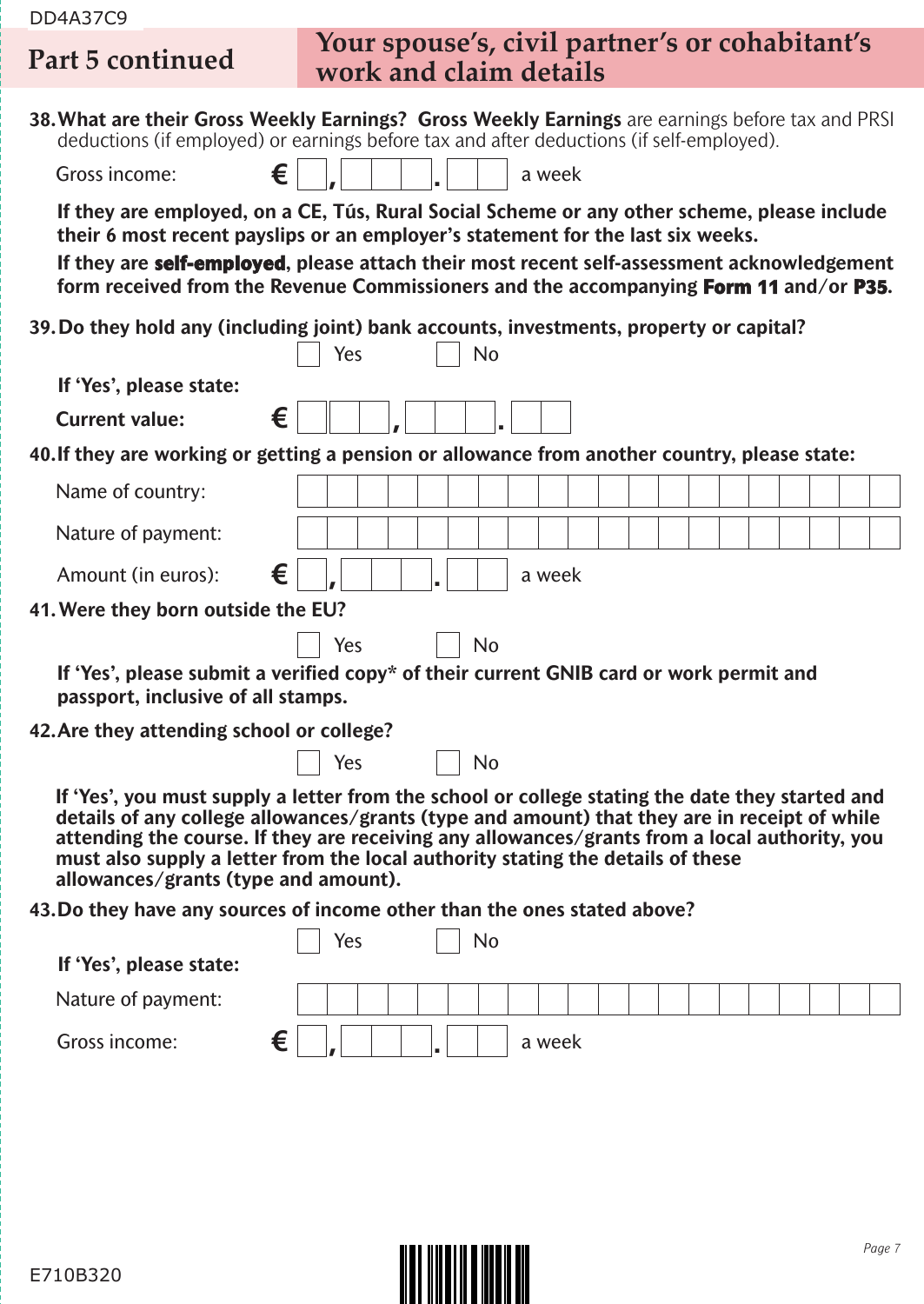# **Part 6 Details of your child(ren)**

**44.Do you wish to claim for children who normally live with you and who are being supported by you (**this does not include any unborn child(ren)**)?**

> under age 18  $Yes$   $|$   $|$   $No$

age 18 - 22 in full-time education**\***

**\* You must attach written confirmation from the school or college for the children aged 18 - 22**

| <b>Please state child's:</b>                                                      |              | Child 1        |  |     |                  |         |  |  |  |  |  |  |
|-----------------------------------------------------------------------------------|--------------|----------------|--|-----|------------------|---------|--|--|--|--|--|--|
| Surname:                                                                          |              |                |  |     |                  |         |  |  |  |  |  |  |
| First name(s):                                                                    |              |                |  |     |                  |         |  |  |  |  |  |  |
| PPS No.:                                                                          |              |                |  |     |                  |         |  |  |  |  |  |  |
| Date of birth:                                                                    |              |                |  |     |                  |         |  |  |  |  |  |  |
|                                                                                   |              | D D            |  | M M |                  | Y Y Y Y |  |  |  |  |  |  |
|                                                                                   |              | <b>Child 2</b> |  |     |                  |         |  |  |  |  |  |  |
| Surname:                                                                          |              |                |  |     |                  |         |  |  |  |  |  |  |
| First name(s):                                                                    |              |                |  |     |                  |         |  |  |  |  |  |  |
| PPS No.:                                                                          |              |                |  |     |                  |         |  |  |  |  |  |  |
| Date of birth:                                                                    |              |                |  |     |                  |         |  |  |  |  |  |  |
|                                                                                   |              | D D            |  | M M |                  | Y Y Y Y |  |  |  |  |  |  |
|                                                                                   |              | <b>Child 3</b> |  |     |                  |         |  |  |  |  |  |  |
| Surname:                                                                          |              |                |  |     |                  |         |  |  |  |  |  |  |
| First name(s):                                                                    |              |                |  |     |                  |         |  |  |  |  |  |  |
| PPS No.:                                                                          |              |                |  |     |                  |         |  |  |  |  |  |  |
| Date of birth:                                                                    |              |                |  |     |                  |         |  |  |  |  |  |  |
|                                                                                   | $\mathbf{D}$ | D              |  | M M |                  | Y Y Y Y |  |  |  |  |  |  |
|                                                                                   |              | Child 4        |  |     |                  |         |  |  |  |  |  |  |
| Surname:                                                                          |              |                |  |     |                  |         |  |  |  |  |  |  |
| First name(s):                                                                    |              |                |  |     |                  |         |  |  |  |  |  |  |
| PPS No.:                                                                          |              |                |  |     |                  |         |  |  |  |  |  |  |
| Date of birth:                                                                    |              |                |  |     |                  |         |  |  |  |  |  |  |
|                                                                                   | D            | D              |  | M M |                  | Y Y Y Y |  |  |  |  |  |  |
| Note: A separate sheet of paper can be used for more details if needed.<br>Page 8 |              |                |  |     | IN I III III III |         |  |  |  |  |  |  |

<u> || || || || || || || || || ||</u>

88791B24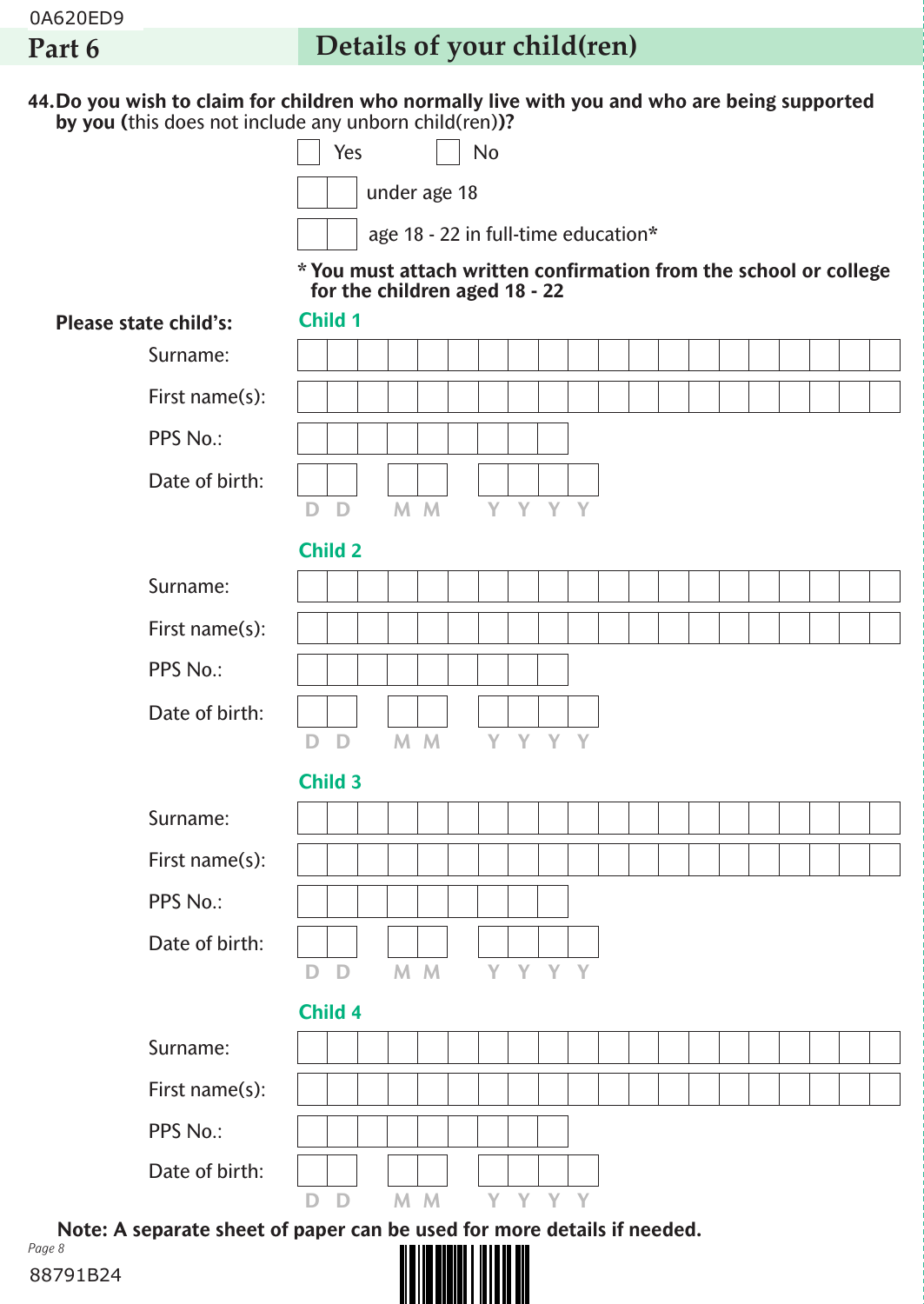# **Part 7 checklist**

#### **Important:**

**If you do not claim within 6 months of the birth of your baby you may lose benefit. If you are employed:**

Has your employer completed an **MB 2** form after your 24th week of pregnancy?

#### **If you are self-employed or recently finished insurable employment:**

Has your doctor completed an **MB 3** form after your 24th week of pregnancy?

#### **Have you enclosed the following?**

- Your P45 (if applicable) see question 21
- Letter from school or college (if you have child(ren) aged between 18 and 22 who are in full-time education)
- A copy of your **current GNIB Card** and **Passport**, including all entry and exit stamps, if applicable (Non-EEA citizens only)
- A copy of all your Work Permits held within the last 3 years, if applicable (Non-EEA citizens only)
- A copy of your marriage certificate or civil partnership or civil union registration certificate (only if you were married or entered into a civil partnership or civil union **outside the Republic of Ireland** since you last updated your details with this Department)

#### **If you are self-employed (if applicable):**

- Your P35 for the relevant tax year (in the case of a company director)
- Your self-assessment acknowledgement form received from the Revenue Commissioners and the accompanying Form 11 for the relevant tax year (in the case of a sole trader or partnership)

#### **In respect of your spouse, civil partner or cohabitant (if applicable). Please note that the following documents are only required if you are claiming for your spouse, civil partner or cohabitant:**

- If employed their 6 most recent payslips (**Only** if gross weekly earnings are €310 or less)
- If self-employed their most recent self-assessment acknowledgement form received from the Revenue Commissioners and the accompanying Form 11 and/or P35
- A copy of their current GNIB Card/Work Permit and Passport, inclusive of all stamps (Non-EEA citizens only)
- $-$  A recent household bill or bank statement (no older than 3 months) see question 36
- If they are on a scheme (including C.E., Tús or other scheme), their 6 most recent payslips or an employer's statement for the last 6 weeks - see question 38
- A letter from the school or college/Local Authority see question 42

#### **You should note that your claim for Maternity Benefit cannot be fully processed until all relevant documentation is received.**

**Ensure that if your employer or doctor has made any alterations after they completed the form that they have initialled and dated these changes. If they have not done so, the processing of your claim may be delayed.**

# **Please remember to sign the Declaration in Part 1.**

**If you have any difficulty in filling in this form, please contact Maternity Benefit Section, your local Citizens Information Centre, your local Intreo Centre or your local Social Welfare Office.**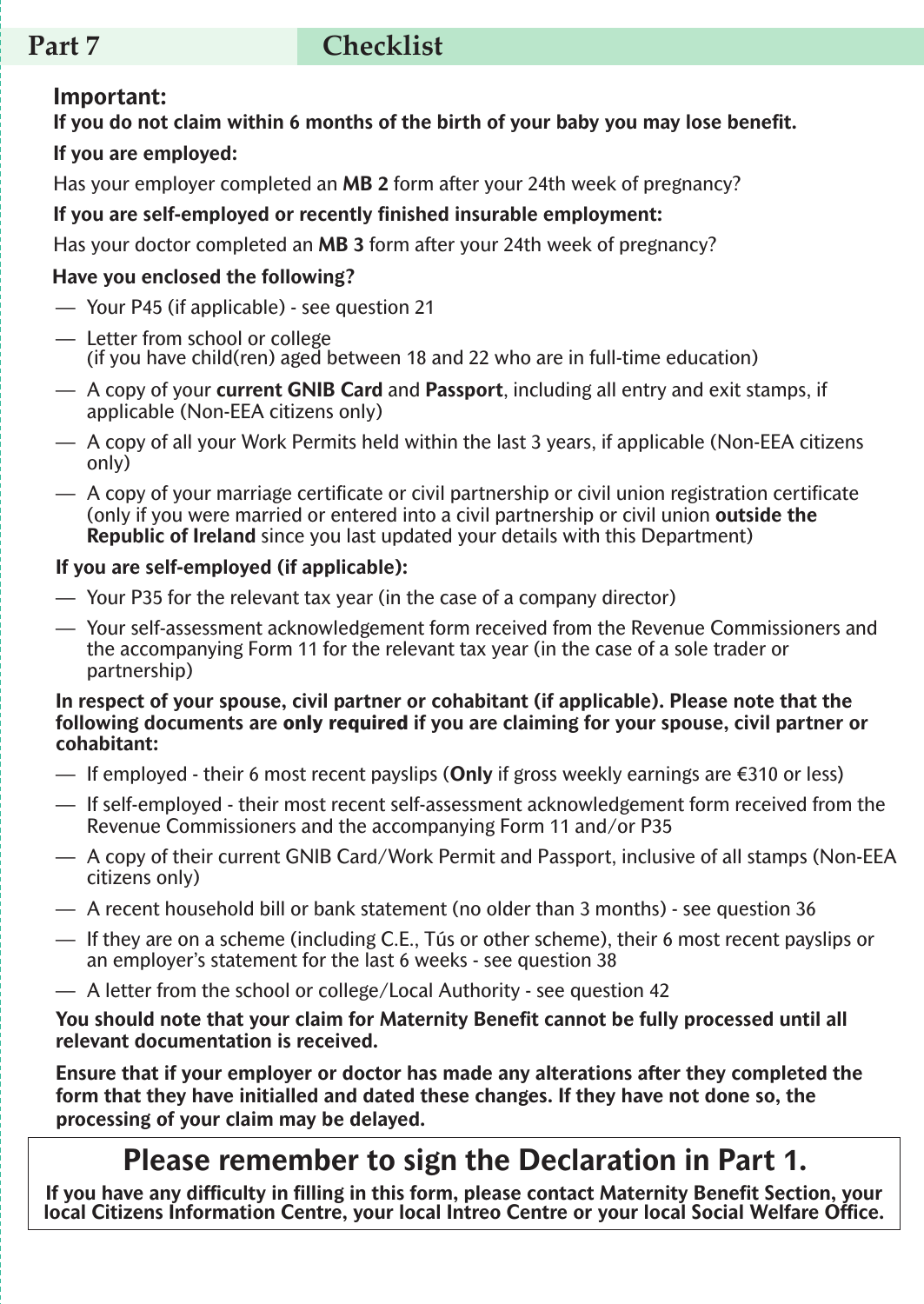**Maternity Benefit Section** FREEPOST Department of Social Protection McCarter's Road Buncrana Co. Donegal

Telephone: (01) 471 5898 LoCall: 1890 690 690

If you are calling from outside the Republic of Ireland please call +353 1 471 5898

#### **Note**

**The rates charged for using 1890 (LoCall) numbers may vary among different service providers.**

#### **Note**

**You will not be paid Maternity Benefit for any period you spend outside the EU. If you are an EU citizen, you can get Maternity Benefit for any period of your maternity leave spent in an EU country. If you are not an EU citizen, you will only get Maternity Benefit for any period you spend in the Republic of Ireland.**

#### **Note**

**Maternity Benefit is payable a week in advance. It is a six-day week payment and is not payable for Sundays. Payment is made on a Monday. If your leave starts on any day other than a Monday, your first payment will reflect this and you will get a reduced payment for that week.**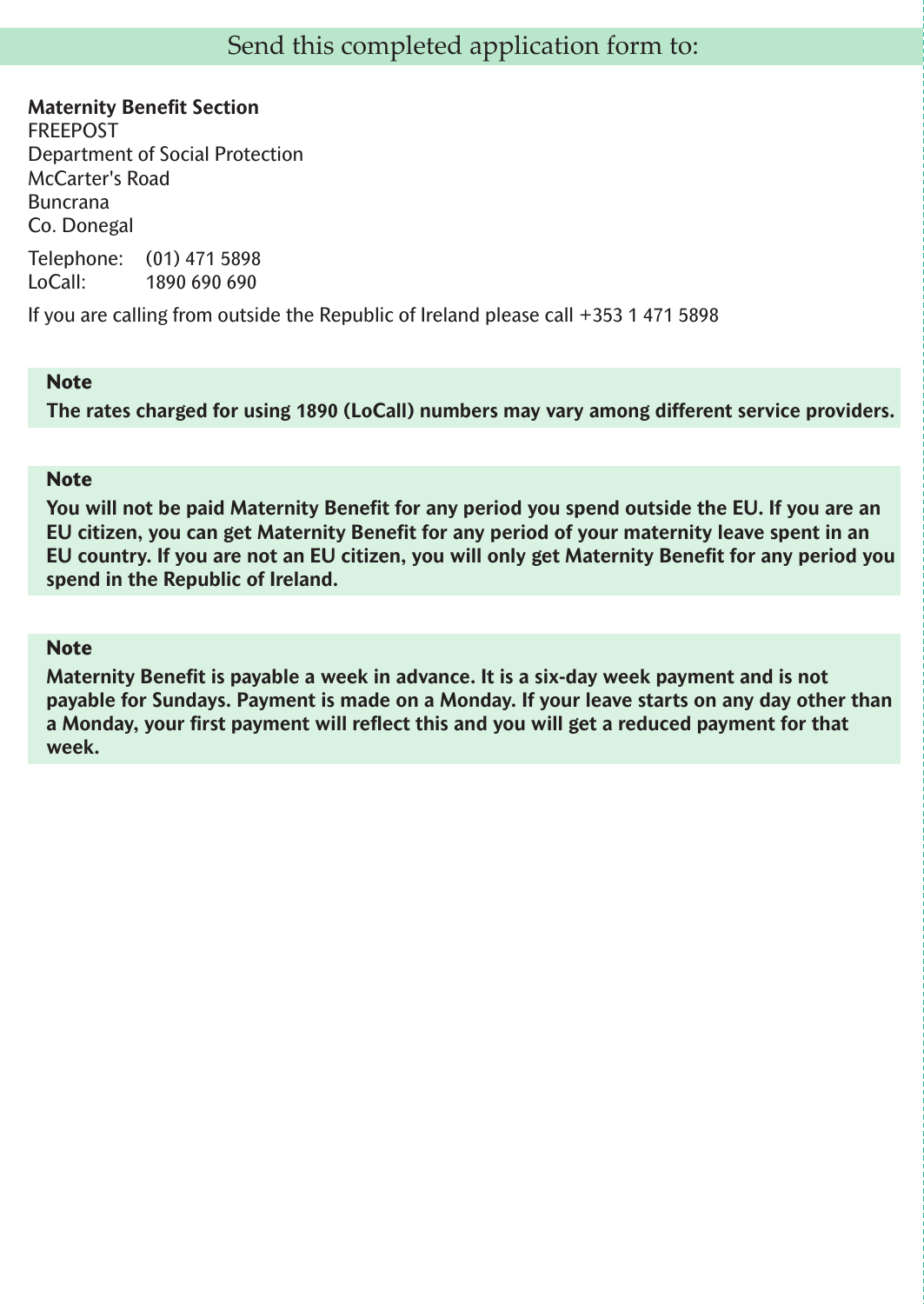Employer Certificate for Maternity Benefit

512DF7DC

**Data Classification R** Social Welfare Services **MB 2**



If you are **employed**, your employer must complete this form **after your 24th week of pregnancy**.

**Note: To qualify for the maximum 26 weeks Maternity Benefit, an employee must take at least 2 weeks and at most 16 weeks leave before the end of the week in which her baby is due. If your employee wishes to take the minimum 2 week period of maternity leave prior to the birth of her baby, she should commence her maternity leave on the Monday prior to the week in which her baby is due.**

**For example, if the due date is Wednesday 12/10/2016, the latest date the employee should commence maternity leave is Monday 03/10/2016.**

| <b>PPSN</b> of employee:                       |       |             |                |         |
|------------------------------------------------|-------|-------------|----------------|---------|
| Name of employee:                              |       |             |                |         |
|                                                |       |             |                |         |
| <b>Employee's Expected</b><br><b>Due Date:</b> |       | $\Box$<br>D | M <sub>M</sub> | Y Y Y Y |
| <b>Maternity Leave</b><br><b>Start Date:</b>   | From: | D<br>D      | M<br>M         | Y Y Y Y |
| <b>Maternity Leave</b><br><b>End Date:</b>     | To:   | D           | M              |         |

### Employer's Payment Method Details

This section should only be completed if your employee has authorised that Maternity Benefit payments will be made directly to you.

#### Financial Institution

You will find the following details printed on statements from your financial institution.

|                                                     |  |  | <u> Alban da in dan an dalam dal</u> |  |  |  |  |  |  | Page 1 |
|-----------------------------------------------------|--|--|--------------------------------------|--|--|--|--|--|--|--------|
|                                                     |  |  |                                      |  |  |  |  |  |  |        |
| <b>Account Name(s):</b>                             |  |  |                                      |  |  |  |  |  |  |        |
|                                                     |  |  |                                      |  |  |  |  |  |  |        |
| <b>International Bank Account</b><br>Number (IBAN): |  |  |                                      |  |  |  |  |  |  |        |
| <b>Bank Identifier Code (BIC):</b>                  |  |  |                                      |  |  |  |  |  |  |        |
|                                                     |  |  |                                      |  |  |  |  |  |  |        |
| Name of financial institution:                      |  |  |                                      |  |  |  |  |  |  |        |

<u> Alban a Mill</u>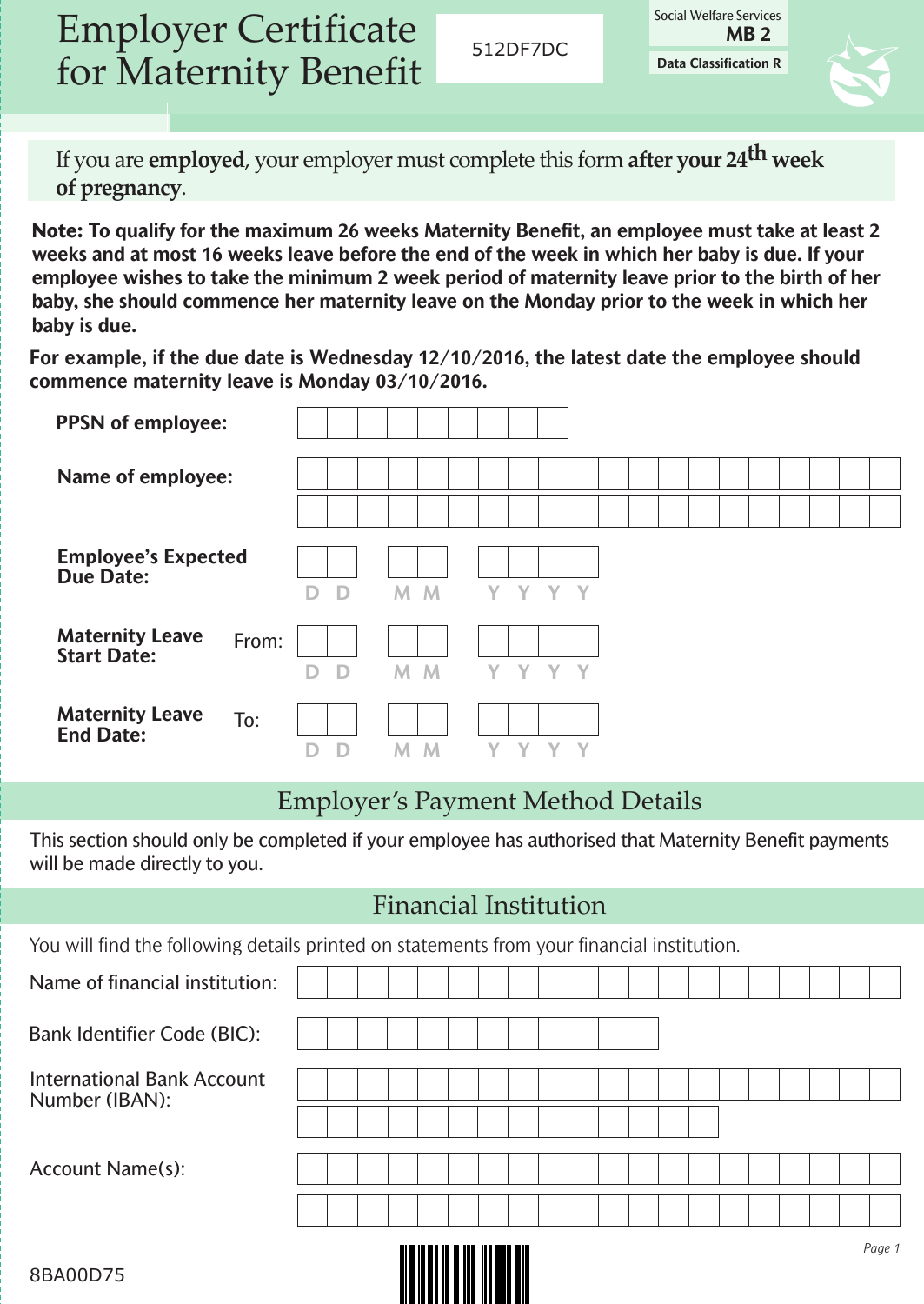#### Employer's Contact Details

| <b>Employer's Registered</b><br>number: |  |  |  |  |  |                 |  |  |               |                 |  |
|-----------------------------------------|--|--|--|--|--|-----------------|--|--|---------------|-----------------|--|
| Name:                                   |  |  |  |  |  |                 |  |  |               |                 |  |
|                                         |  |  |  |  |  |                 |  |  |               |                 |  |
| <b>Address:</b>                         |  |  |  |  |  |                 |  |  |               |                 |  |
|                                         |  |  |  |  |  |                 |  |  |               |                 |  |
|                                         |  |  |  |  |  |                 |  |  |               |                 |  |
| County                                  |  |  |  |  |  | <b>Postcode</b> |  |  |               |                 |  |
| <b>Employer's telephone</b><br>number:  |  |  |  |  |  |                 |  |  | <b>MOBILE</b> |                 |  |
|                                         |  |  |  |  |  |                 |  |  |               | <b>LANDLINE</b> |  |
| <b>Employer's email address:</b>        |  |  |  |  |  |                 |  |  |               |                 |  |
|                                         |  |  |  |  |  |                 |  |  |               |                 |  |

#### Employer Declaration

**I/We certify that the employee is entitled to the period of maternity leave stated above.**

|                                     | <b>Employer's official stamp</b> |
|-------------------------------------|----------------------------------|
| Signature (not block letters)       |                                  |
|                                     |                                  |
| Your name (IN BLOCK LETTERS)        |                                  |
|                                     |                                  |
| Position in company or organisation |                                  |
| O<br><b>Date of Certification:</b>  |                                  |

**If you make any alterations after you complete the form, you must initial and date them otherwise the information supplied cannot be accepted.**

**D D M M Y Y Y Y**

**Warning: If you make a false statement or withhold information, you may be prosecuted leading to a fine, a prison term or both.**

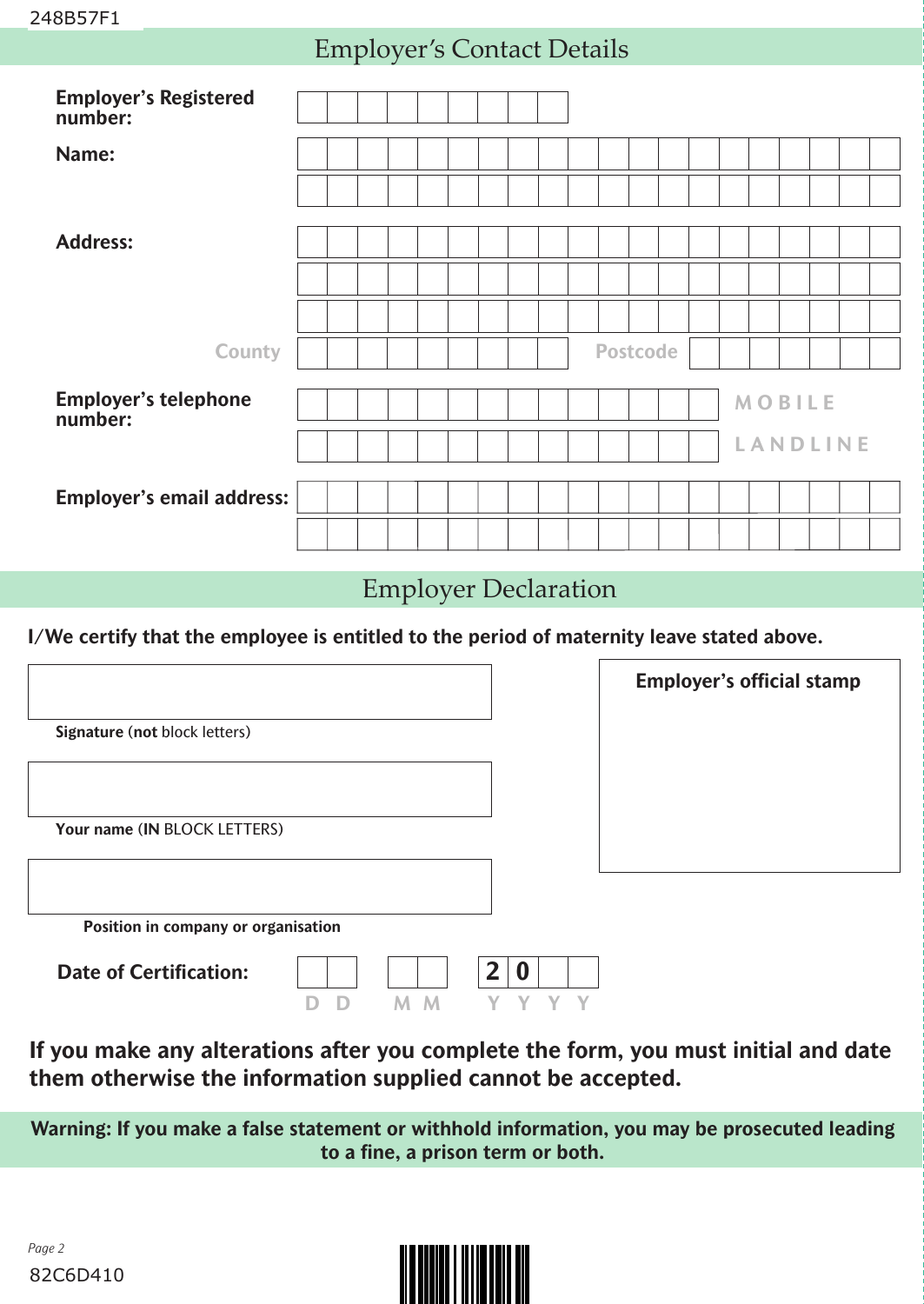| <b>Medical Certificate for</b> |
|--------------------------------|
| <b>Maternity Benefit</b>       |

D746365C

**Data Classification R** Social Welfare Services **MB 3**

If you are **self-employed** or **not currently employed**, your doctor must complete this form **after your 24th week of pregnancy**.

**I certify that I have examined**

| <b>PPSN</b> of applicant:                                     |    |   |  |                |  |         |  |                                |  |  |  |  |  |  |  |  |
|---------------------------------------------------------------|----|---|--|----------------|--|---------|--|--------------------------------|--|--|--|--|--|--|--|--|
| <b>Name of applicant:</b>                                     |    |   |  |                |  |         |  |                                |  |  |  |  |  |  |  |  |
|                                                               |    |   |  |                |  |         |  |                                |  |  |  |  |  |  |  |  |
| and that in my opinion<br>she may expect to give<br>birth on: | D. | D |  | M <sub>M</sub> |  | Y Y Y Y |  |                                |  |  |  |  |  |  |  |  |
| <b>Date of examination:</b>                                   |    |   |  |                |  |         |  |                                |  |  |  |  |  |  |  |  |
|                                                               | D. | D |  | M M            |  | Y Y Y Y |  |                                |  |  |  |  |  |  |  |  |
| <b>Doctor's name:</b>                                         |    |   |  |                |  |         |  |                                |  |  |  |  |  |  |  |  |
|                                                               |    |   |  |                |  |         |  |                                |  |  |  |  |  |  |  |  |
| <b>DSP</b> panel number:                                      |    |   |  |                |  |         |  | <b>IMC</b> number:             |  |  |  |  |  |  |  |  |
| <b>Address:</b>                                               |    |   |  |                |  |         |  |                                |  |  |  |  |  |  |  |  |
|                                                               |    |   |  |                |  |         |  |                                |  |  |  |  |  |  |  |  |
|                                                               |    |   |  |                |  |         |  |                                |  |  |  |  |  |  |  |  |
| County                                                        |    |   |  |                |  |         |  | <b>Postcode</b>                |  |  |  |  |  |  |  |  |
| <b>Doctor's telephone</b><br>number:                          |    |   |  |                |  |         |  |                                |  |  |  |  |  |  |  |  |
| <b>Doctor's email address:</b>                                |    |   |  |                |  |         |  |                                |  |  |  |  |  |  |  |  |
|                                                               |    |   |  |                |  |         |  |                                |  |  |  |  |  |  |  |  |
|                                                               |    |   |  |                |  |         |  | <b>Doctor's official stamp</b> |  |  |  |  |  |  |  |  |
| Doctor's Signature (not block letters)                        |    |   |  |                |  |         |  |                                |  |  |  |  |  |  |  |  |

**4558149477 If you make any alterations after you complete the form, you must initial and date them otherwise the information supplied cannot be accepted.**